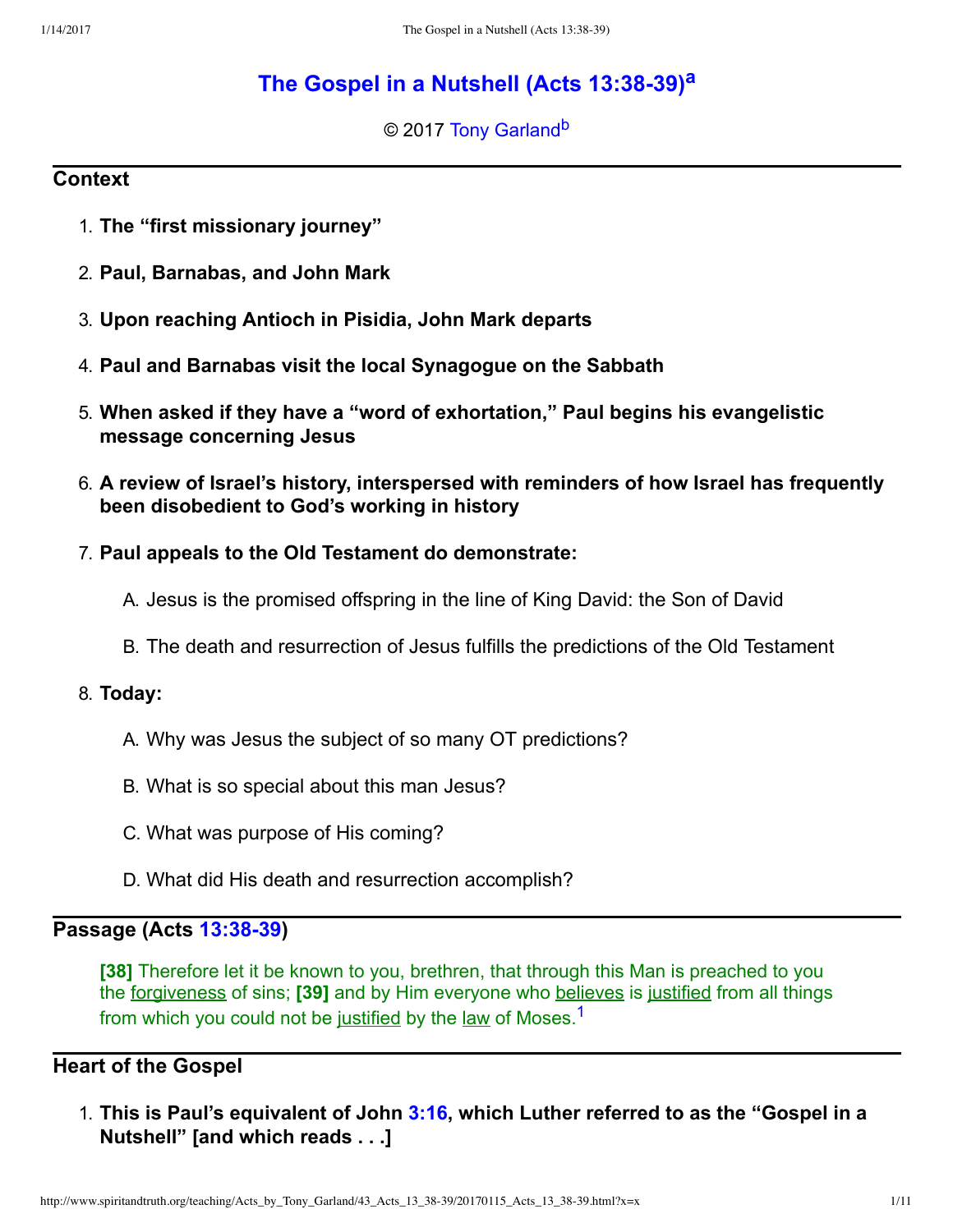- 2. **A distillation of Genesis through Revelation down to two verses.**
- 3. **66 books: 31,102 verses summarized in just these two!**
- 4. **The core of Christian theology expressed in four words:**
	- A  $#1 -$  aw
	- B. #2 Forgiveness
	- C. #3 Justification
	- $D.$ #4 Belief
- 5. **How much simpler could it be . . . yet how exasperating to preach and teach!**

# **Word #1 Law**

### 1. **Dictionary terms**

- A. regulation, statute, decree, edict, rule, ordinance, order, directive, dictate, regulation, injunction, commandment
- B. Feel the weight of these words. Let them drape heavily across your shoulders, feel the burden of their weighty responsibility.
- C. Concerning that last term: commandment . . .

### 2. **Biblical context:** *the law of Moses*

- A. The two tablets of stone that Moses carried down from Mt. Sinai.
- <span id="page-1-0"></span>B. Containing the Ten Commandments<sup>[2](#page-10-3)</sup> written by the very finger of God (Ex. [24:12](http://www.spiritandtruth.org/bibles/nasb/b02c024.htm#Ex._C24V12); [31:18;](http://www.spiritandtruth.org/bibles/nasb/b02c031.htm#Ex._C31V18) [32:16](http://www.spiritandtruth.org/bibles/nasb/b02c032.htm#Ex._C32V16); [34:1](http://www.spiritandtruth.org/bibles/nasb/b02c034.htm#Ex._C34V1)).

### 3. **What about "The Big Ten"**

- A. Have you kept them?
- B. Can you even name them?
- C. What about the other 603 the rabbis have identified in the rest of the law, or *Torah*: including Genesis, Exodus, Leviticus, Numbers, and Deuteronomy — all the hundreds of *thou shalts* and *thou shalt nots*?
- 4. **And, even** *if* **you could have somehow kept the "do's and don'ts" and we all know you haven't — what about your** *thought* **life?**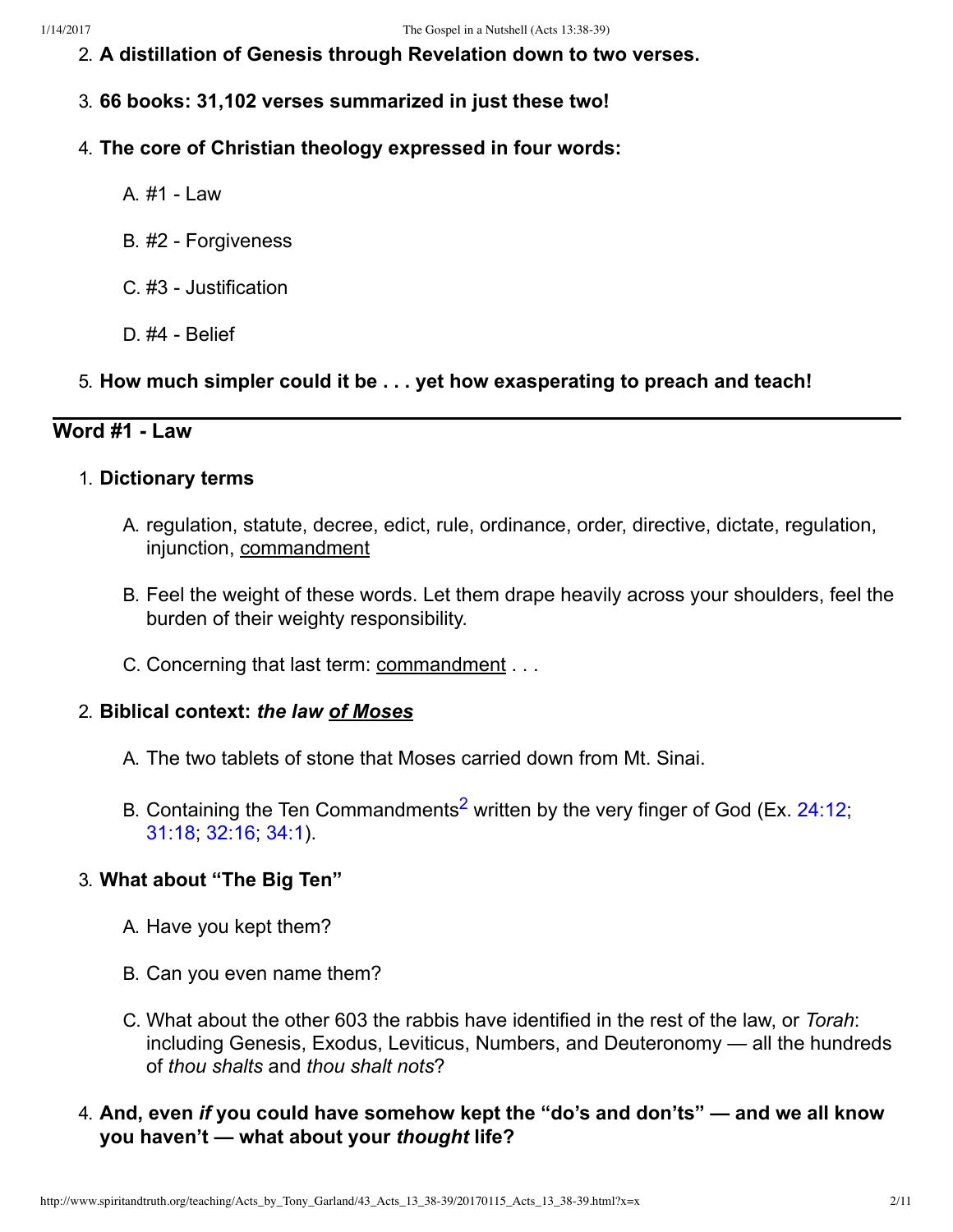A. Jesus said, *You have heard that it was said to those of old, 'You shall not commit adultery.' But I say to you that whoever looks at a woman to lust for her has already committed adultery with her in his heart* (Mat. 5:27-28).

# 5. **Purpose of the law**

- A. If we can't keep it, of what purpose is the Law?
- B. *Now we know that whatever the law says, it says to those who are under the law, that every mouth may be stopped, and all the world may become guilty before God. Therefore by the deeds of the law no flesh will be justified in His sight, for by the law [is] the knowledge of sin (Rom. 3:19-20).*
- C. *What shall we say then? [Is] the law sin? Certainly not! On the contrary, I would not have known sin except through the law. For I would not have known covetousness unless the law had said, "You shall not covet."* (Rom. [7:7\)](http://www.spiritandtruth.org/bibles/nasb/b45c007.htm#Rom._C7V7)
- D. The law reveal's God's high standards and, due to our fallen condition, it is also intended to get our attention—to make us realize our desperate condition: IN GOD'S SIGHT, WE ARE OUTLAWS!
- E. One great purpose of the law should drive us to Christ!

I. *Therefore the law was our tutor [to bring us] to Christ . . .* (Gal. [3:24a](http://www.spiritandtruth.org/bibles/nasb/b48c003.htm#Gal._C3V24))

- 6. **What should we understand regarding word #1: LAW?**
- 7. **"The defendant is found guilty, as charged!" [smack] NEXT CASE!**

# **Word #2 Forgiveness**

- 1. **Why is forgiveness needed? SEE WORD #1!!**
- 2. **Forgiveness of sins,** *. . . let it be known to you, brethren, that through this Man is preached to you the forgiveness of sins* **(Acts [13:38\)](http://www.spiritandtruth.org/bibles/nasb/b44c013.htm#Acts_C13V38).**
- 3. **Forgiveness is the Greek word** [ἄφˢ˰˦˯](http://www.spiritandtruth.org/fontsu/index.htm) **[***aphesis***]**
	- A. Meaning: *pardon, release, liberty, deliverance* from *obligation, debt, guilt*.
	- B. We need forgiveness because we are guilty in the sight of a Holy God.
- 4. If you are impressed with your goodness, your feeble offering of self-righteousness **before God, consider the zealous performance of Paul the Pharisee:**
	- A. *If anyone else thinks he may have confidence in the flesh, I more so: circumcised the eighth day, of the stock of Israel, [of] the tribe of Benjamin, a Hebrew of the Hebrews;*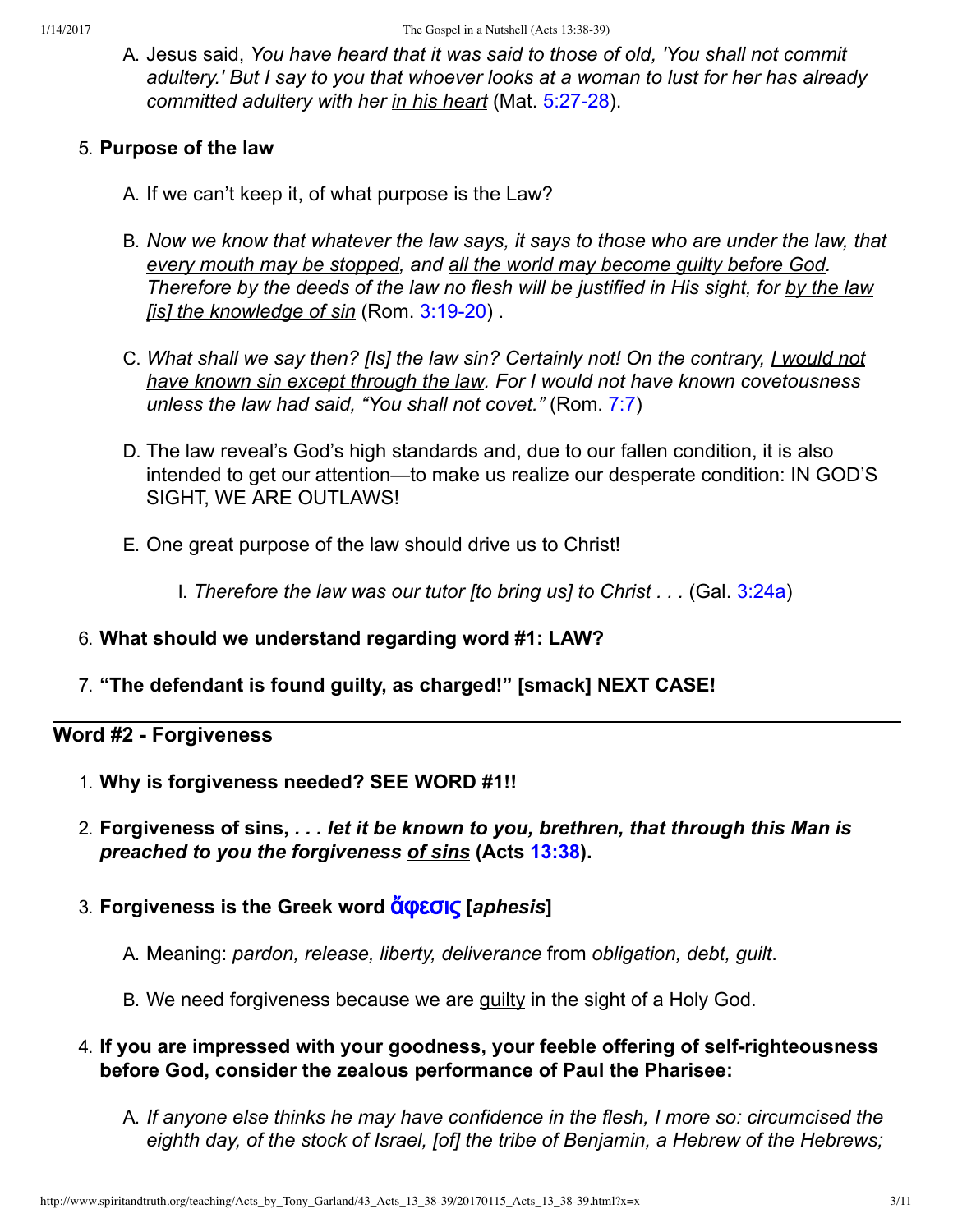*concerning the law, a Pharisee; concerning zeal, persecuting the church; concerning the righteousness which is in the law, blameless* (Php. 3:4b-6).

- B. Yet, elsewhere, Paul writes, *For I know that in me (that is, in my flesh) nothing good dwells; for to will is present with me, but [how] to perform what is good I do not find. For the good that I will [to do], I do not do; but the evil I will not [to do], that I practice. . . [. O wretched man that I am! Who will deliver me from this body of death?](http://www.spiritandtruth.org/bibles/nasb/b45c007.htm#Rom._C7V18)* (Rom. 7:18 24)
- C. Remember one of the meanings of the Greek word for forgiveness? Deliverance!
- 5. **If Paul, the "super Apostle," was in need of forgiveness of sin, how much more you and I?**
- 6. **Our culture today utterly fails to appreciate the huge gap between the puny efforts of man at goodness in comparison with the holiness of Almighty God.**
	- A. Every day we hear the same tired refrain: "people are inherently good." It's just the *environment* or *education* or *upbringing* that result in all this pain and suffering.
	- B. After thousands of years and billions of murders, we persist in this stubborn unwillingness to recognize reality.

# 7. **To obtain forgiveness, we must admit our need, see ourselves as God sees us. We must ditch our Pharisaical pride.**

- A. Jesus said to [the Pharisees], *If you were blind, you would have no sin; but now you say, 'We see.' Therefore your sin remains* (John [9:41\)](http://www.spiritandtruth.org/bibles/nasb/b43c009.htm#John_C9V41).
- B. Do you think you see? Then your sin remains?

# **Word #3 Justification**

### 1. **What is** *justification***?**

- A. The Greek term is [ˡ˦˧α˦όω](http://www.spiritandtruth.org/fontsu/index.htm) [*dikaioō*] meaning *to be put right with* to *declared righteous*, to *be acquitted*, to *clear of transgression*.
- B. We might hear such phrases used during legal proceedings in a court of law: *declared righteous*, *acquitted*, *cleared of transgression*.

### 2. **Word appears twice in this passage: two potential justifiers**

- A. By Him
- B. By the Law

### 3. **These potential justifiers are opposite in their approach and effectiveness**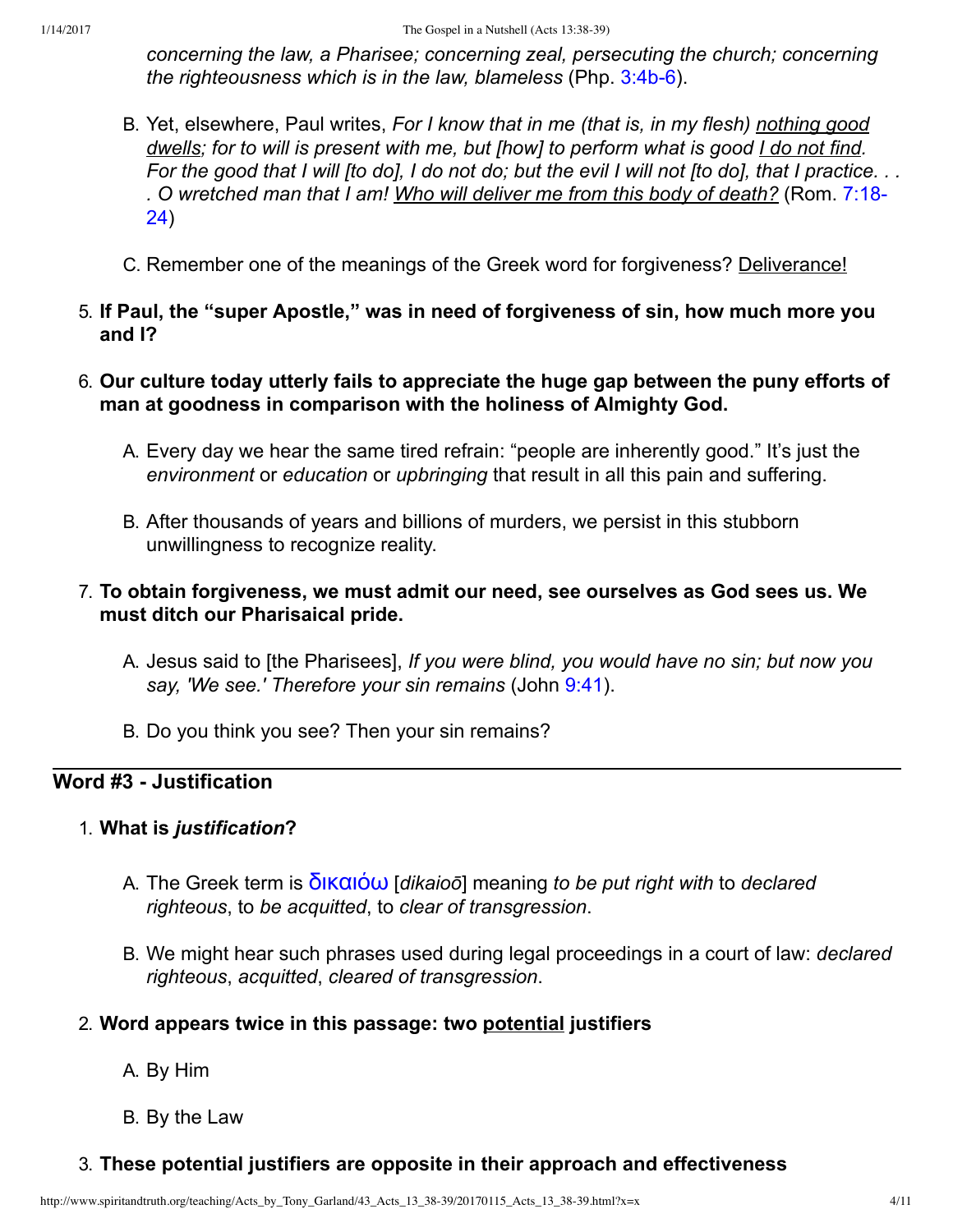- I. By the law success depends on *you*
- II. By Him success depends on *Him*
- B. Their effectiveness
	- I. *by Him everyone who believes is justified from all the things from which you could not be justified by the Law*
		- a. By Him justified
		- b. By the law not justified

# 4. **Only two paths** *potentially* **lead to God**

- A. Universal
	- I. This very instant, everyone is traveling down one or the other of these paths.
	- II. Everyone who has ever lived has walked one path or the other.

# B. By the law

- I. Requirement: perfection
- II. Only one man has ever walked this path
- III. His name is Jesus
- IV. How could this man walk the path of perfection, the path of performance: because Jesus is God, sinless perfection
- V. As the writer of Hebrews tells us, ". . . [Jesus] was in all [points] tempted as [we are, yet] without sin" (Heb. [4:15b\)](http://www.spiritandtruth.org/bibles/nasb/b58c004.htm#Heb._C4V15).
- VI. As John tells us, *[Jesus] was manifested to take away our sins, and in Him there is no sin* (1Jn. [5:5\)](http://www.spiritandtruth.org/bibles/nasb/b62c005.htm#1Jn._C5V5)
- VII. For anyone but Jesus, the path of perfection is a path: of performance, of presumption, of penalty, of panic as death approaches, and ultimately, the path of perdition.
- C. By Him
	- I. Requirement: belief, faith, trust.
	- II. Belief and faith in what, in Whom?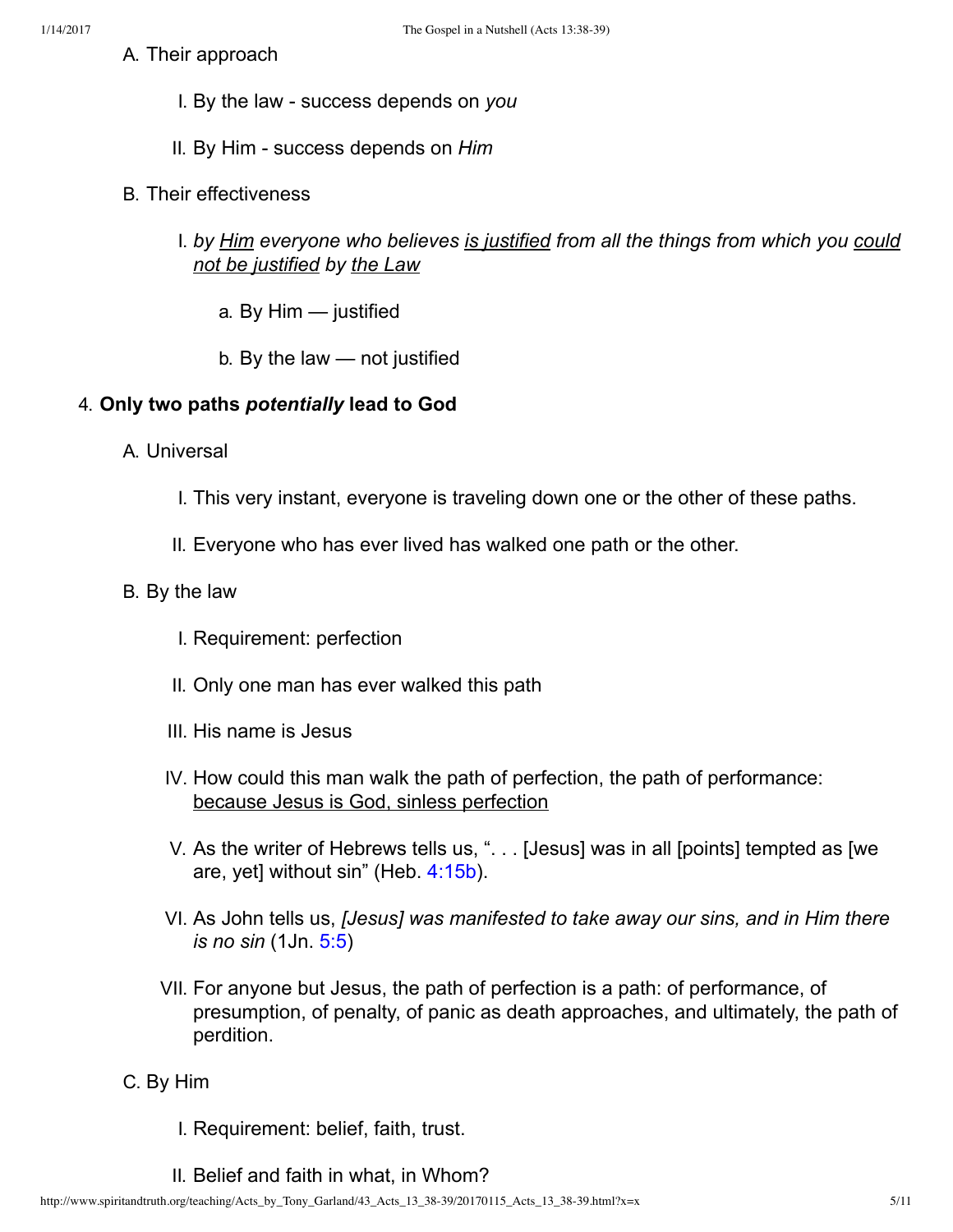- III. In the only man Who ever successfully walked the other path!
- IV. By trusting in the One who perfectly kept the law, we meet the requirements of the law.
- V. By walking down the path of faith, we journey "piggy-back," if you will, down the path of the law, carried by Jesus, if you will.
- VI. By walking the path of faith, we are seen *as if* we walked as Jesus down the path of perfection!

### 5. **So, there really is only one path to God!**

- A. The path of perfection
- B. You either try to walk it alone, carrying your feeble self-righteousness on a road that *never ends*.
	- I. Never ends? Yes: it never ends: how much good must you do to be accepted by God?
	- II. There can never be peace on this road, only work, work, worry and more work.
- C. Or, by faith, you let Jesus walk it in your stead.
	- I. When you walk this road, your arrival at the destination is instantaneous.
	- II. The journey down the road came an end at the cross.
	- III. This is the path of peace, of propitiation: you are instantly and forever accepted by God.

### 6. **Justification before God**

- A. In the legal system of justice, if we are *declared righteous* it is because we *were found to be righteous*.
- B. The biblical situation is entirely different.
- C. Why? Because your actions will never be found righteous before a Holy God.
- D. Therefore, any righteousness you attain before God is granted on your behalf, apart from any merit, you are declared to be righteous even though you are not!
- E. A more thorough definition of the biblical meaning of justification

Justification is a divine act whereby an infinitely Holy God judicially declares a believing sinner to be righteous and acceptable before Him because Christ has borne the sinner's sin on the cross and has become "to us . . . righteousness" (1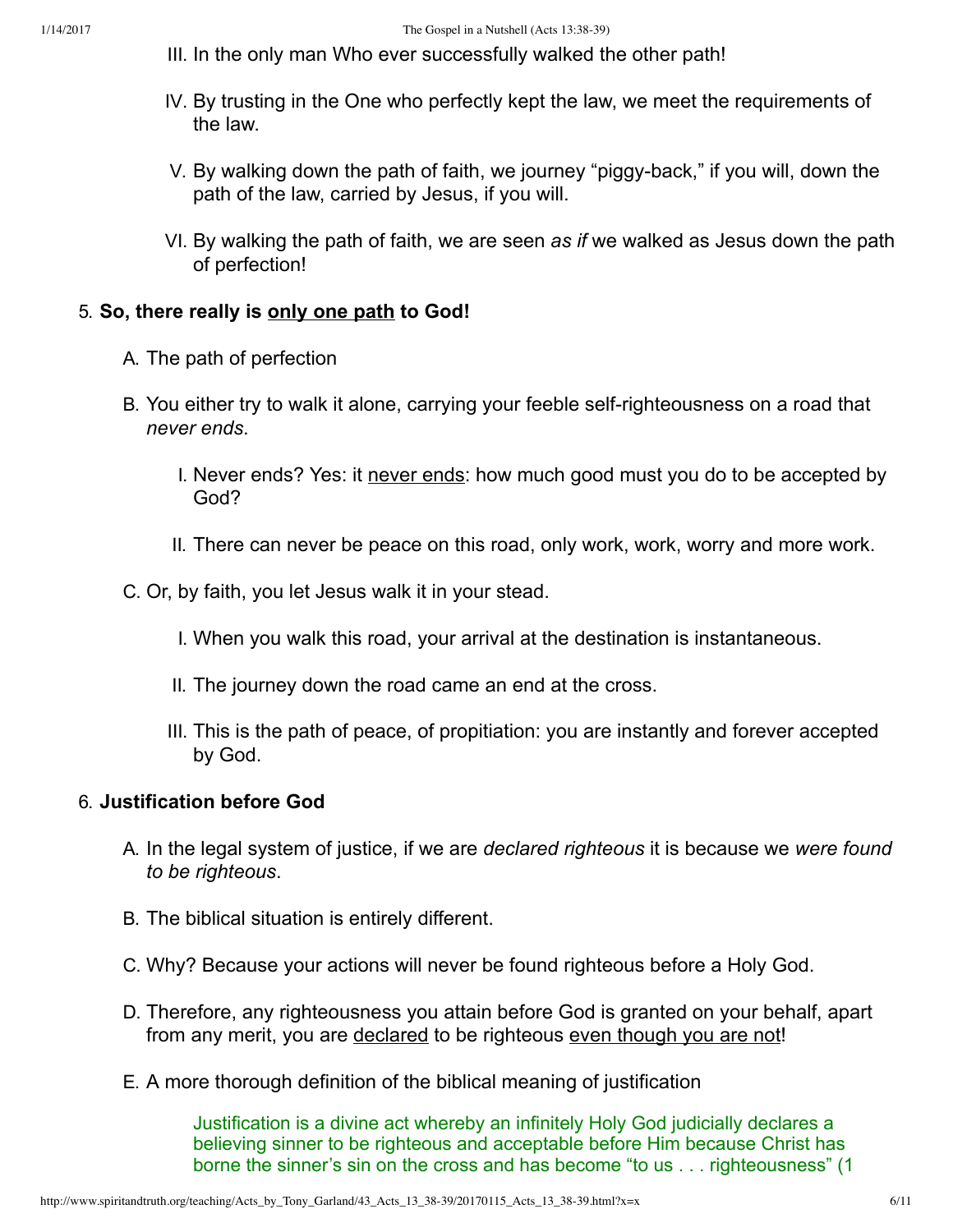<span id="page-6-0"></span>Cor. [1:30;](http://www.spiritandtruth.org/bibles/nasb/b46c001.htm#1Cor._C1V30) Rom. [3:24\)](http://www.spiritandtruth.org/bibles/nasb/b45c003.htm#Rom._C3V24). Justification springs from the fountain of God's grace (Titus [3:4–5](http://www.spiritandtruth.org/bibles/nasb/b56c003.htm#Tit._C3V4)). It is operative as the result of the redemptive and propitiatory sacrifice of Christ, who has settled all the claims of the law (Rom. [3:24–25;](http://www.spiritandtruth.org/bibles/nasb/b45c003.htm#Rom._C3V24) [5:9\)](http://www.spiritandtruth.org/bibles/nasb/b45c005.htm#Rom._C5V9). Justification is on the basis of faith and not by human merit or works (3:28–30; 4:5; 5:1; Gal. [2:16](http://www.spiritandtruth.org/bibles/nasb/b48c002.htm#Gal._C2V16)). In this marvelous operation of God the infinitely holy Judge judicially declares righteous the one who believes in Jesus (Rom. [8:31–34](http://www.spiritandtruth.org/bibles/nasb/b45c008.htm#Rom._C8V31)). A justified believer emerges from God's great courtroom with a consciousness that another, his Substitute, has borne his guilt and that he stands without accusation before God  $(8:1, 33-34).$  $(8:1, 33-34).$  $(8:1, 33-34).$ <sup>3</sup>

# 7. **Those who are justified stand acquitted of sin and escape the fire of God's judgment!**

A. *For the LORD your God is a consuming fire* (Deu. [4:24a\)](http://www.spiritandtruth.org/bibles/nasb/b05c004.htm#Deu._C4V24).

- B. What was it that caught the attention of Moses about the burning bush?
	- I. *He looked, and behold, the bush was burning with fire, but the bush was not consumed* (Ex. [3:2](http://www.spiritandtruth.org/bibles/nasb/b02c003.htm#Ex._C3V2)).
- C. What was it that caught the attention of Nebuchadnezzar when Daniel's friends were thrown into the fiery furnace?
	- I. *Look! . . . I see four men loose, walking in the midst of the fire; and they are not hurt, and the form of the fourth is like the Son of God* (Dan. [3:25\)](http://www.spiritandtruth.org/bibles/nasb/b27c003.htm#Dan._C3V25).
	- II. And what was even more amazing when they exited the furnace?
		- a. *. . . they saw these men on whose bodies the fire had no power; the hair of their head was not singed nor were their garments affected, and the smell of fire was not on them* (Dan. [3:27b\)](http://www.spiritandtruth.org/bibles/nasb/b27c003.htm#Dan._C3V27)
- D. These passages are a picture of the immunity from fire which justification provides.
- E. We will all stand before the Consuming Fire that is God, but *the fire [will have] no power* over those who are justified!
	- I. *Who shall bring a charge against God's elect? [It is] God who justifies* (Rom. [8:33\)](http://www.spiritandtruth.org/bibles/nasb/b45c008.htm#Rom._C8V33).

# Word #4 - Belief

# 1. **Not the "foggy faith" bandied about by the world**

- A. Not like the theme of Macy's Thanksgiving Day Parade: "Believe!"
- B. The mystical act of throwing off the shackles of reality and asserting whatever provides spiritual goosebumps.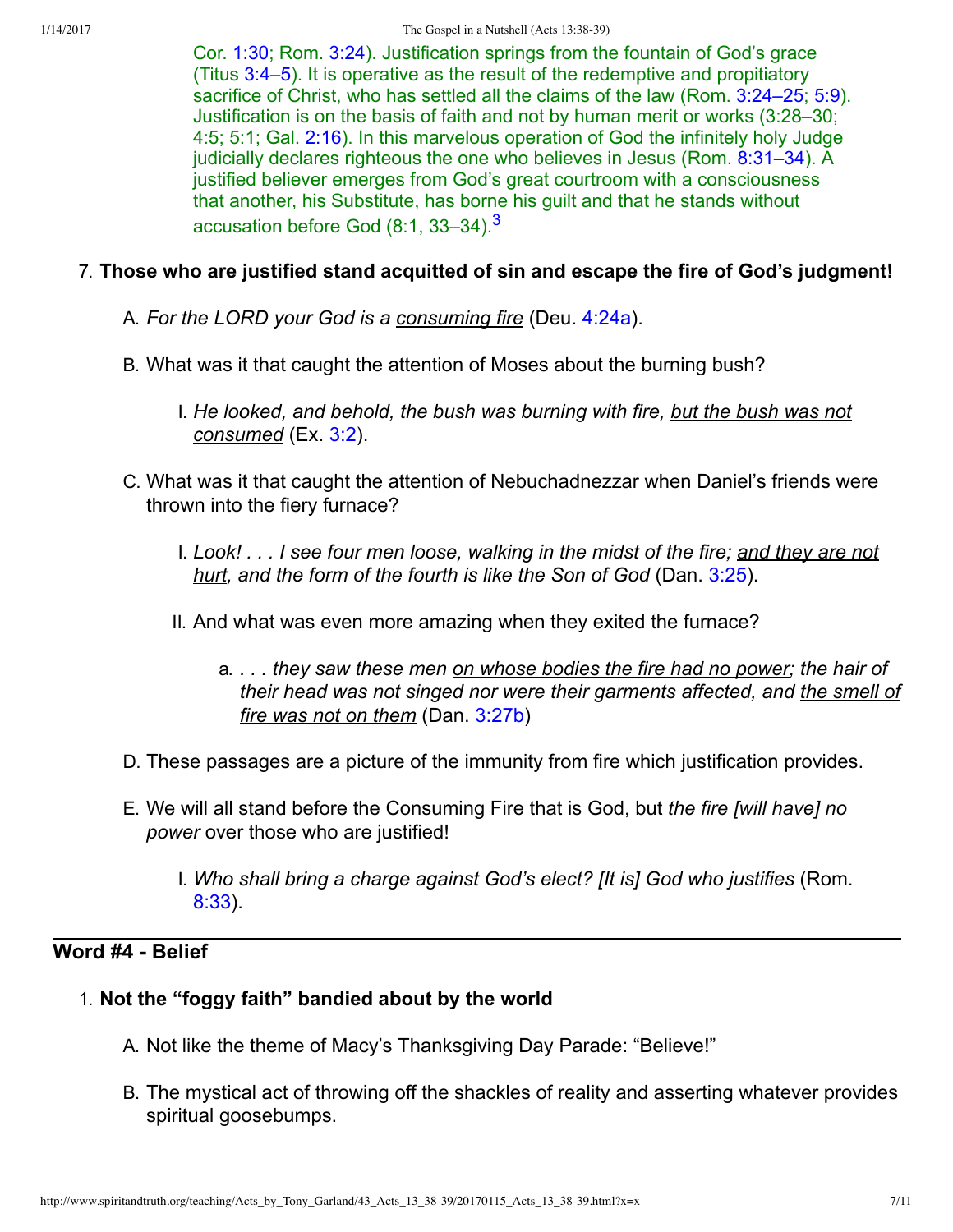- C. The object of your faith—that in which you belief—is not important: so long as you "believe!"
- D. The destination where your belief leads is irrelevant, its the experience—the journey which matters!
- E. This is completely foreign to what the Bible means by belief.
- F. Biblical faith is anchored in an individual and His accomplishments.

## 2. **This Man**

- A. *Through this Man . . .*
- B. It is . . . *this Man [Who] is preached to you . . .*
- C. It is . . . *by Him everyone who believes is justified*

### 3. **Biblical faith**

- A. is not some mystical feeling, it is about placing one's trust in *this man*.
- B. The object of justifying faith is critical Jesus.
- C. Belief that Jesus is Who He claims to be
- D. Belief that Jesus accomplished His ministry
	- I. Perfectly kept the law so as to have no guilt of His own to account for.
	- II. To die on the cross, so as to bear and pay the penalty for the sins of others.
	- III. To provide His righteous legal standing to those who simply ask.
	- IV. Jesus was, *. . . born under the law, to redeem those who were under the law . . .*  $(Gal. 4:4b-5a)$ .
- E. This is the "Great Exchange," *For [God] made [Jesus] who knew no sin [to be] sin for us, that we might become the righteousness of God in Him* (2Cor. [5:21](http://www.spiritandtruth.org/bibles/nasb/b47c005.htm#2Cor._C5V21)).

# 4. **It is all about trusting in Him**

A. *For God so loved the world that He gave His only begotten Son, that whoever believes in Him should not perish but have everlasting life. For God did not send His Son into the world to condemn the world, but that the world through Him might be saved. He who believes in Him is not condemned; but he who does not believe is condemned already, because he has not believed in the name of the only begotten Son of God* (John 3:16-18).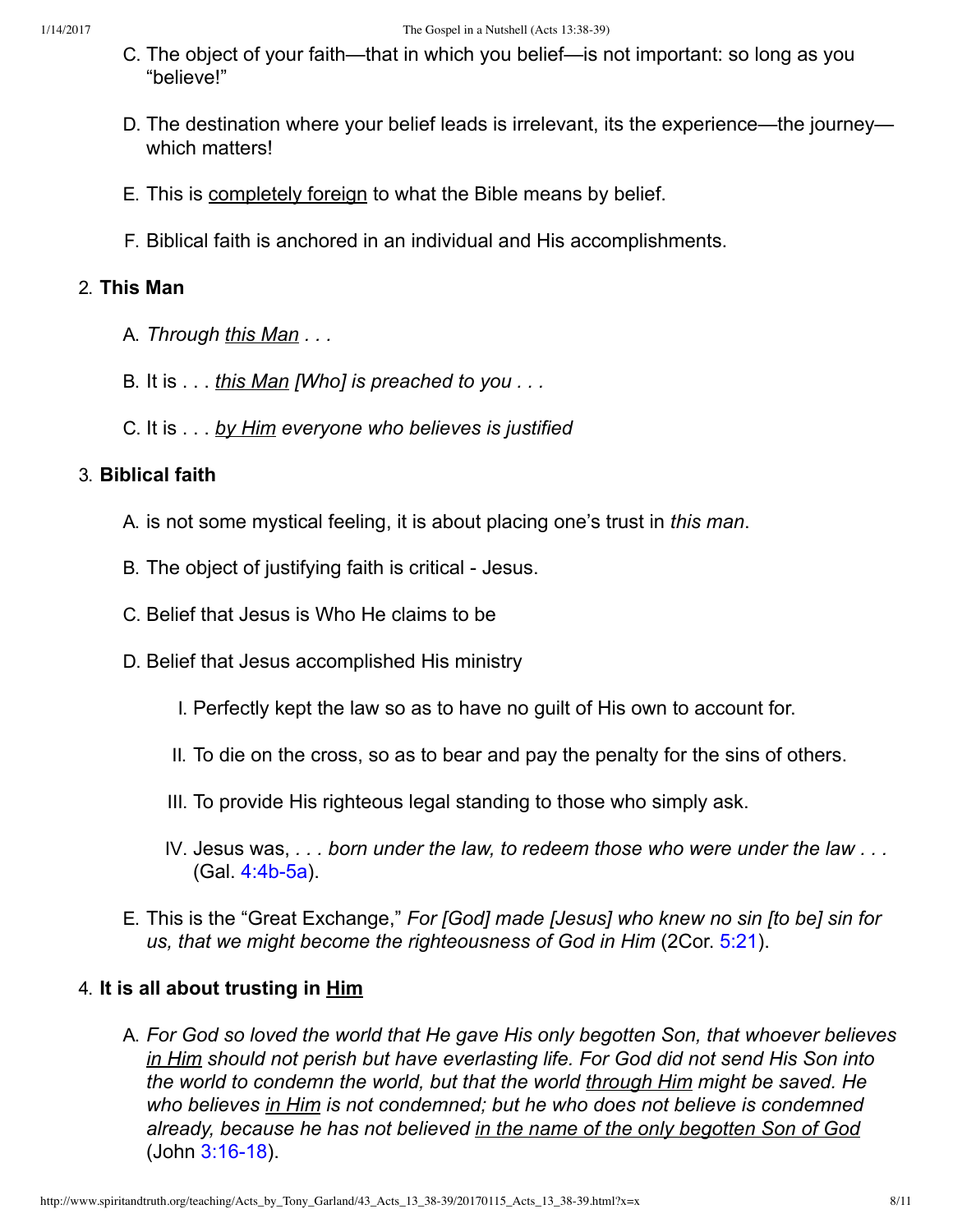- B. He who believes has eternal life.
- C. He who does not believe is condemned.
- 5. **Therefore the law was our tutor [to bring us] to Christ, that we might be justified by faith. But after faith has come, we are no longer under a tutor. For you are all sons of God through faith in Christ Jesus. (Gal. [3:2426](http://www.spiritandtruth.org/bibles/nasb/b48c003.htm#Gal._C3V24))**

# **The "Aha" Moment**

- 1. **Have you had your "aha" moment yet?**
- 2. **When the coin finally drops and blindness, arrogance, skepticism, uncertainty, and fear dissolve into trust?**
- 3. **Consider the great reformer, Martin Luther**
	- A. An "act of nature" started him down the wrong path, the path of attempted perfection

Walking out into the fields one day, [Luther] was struck by lightning so as to fall to the ground, while a companion was killed by his side; and this affected him so sensibly, that, without communicating his purpose to any of his friends, he withdrew himself from the world, and retired into the order of the hermits of St. Augustine.<sup>[4](#page-10-5)</sup>

<span id="page-8-0"></span>Luther probed every resource of contemporary Catholicism for assuaging the anguish of a spirit alienated from God. He tried the way of good works and discovered that he could never do enough to save himself. He endeavored to avail himself of the merits of the saints and ended with a doubt, . . . sufficient to destroy his assurance. . . . He sought at the same time to explore other ways, and Catholicism had much more to offer. . . . This only was required of them, that they should confess all their wrongdoing and seek absolution. . . . [Luther] confessed frequently, often daily, and far as long as six hours on a single occasion. Ever sin in order to be absolved was to be confessed. Therefore the soul must be searched and the memory ransacked and the motives probed. As an aid the penitent ran through the seven deadly sins and the Ten Commandments. Luther would repeat a confession and, to be sure of including everything, would review his entire life until the confessor grew weary . . . Luther's question was not whether his sins were big or little, but whether they had been confessed. . . . He learned from experience the cleverness of memory in protecting the ego, and he was frightened when after six hours of confessing he could still go out and think of something else which had eluded his most conscientious scrutiny. . . . So acute had Luther's distress become that even the simplest of helps of religion failed to bring him heartsease. Not even prayer could quiet his tremors; for when he was on his knees, the Tempter would come and say, "Dear fellow, what are you praying for? Just see how quite it is about you here. Do you think that God hears your prayer and pays any attention?"<sup>[5](#page-10-6)</sup>

Luther wrote,

<span id="page-8-1"></span>My situation was that, although an impeccable monk, I stood before God as a sinner troubled in conscience and I had no confidence that my merit would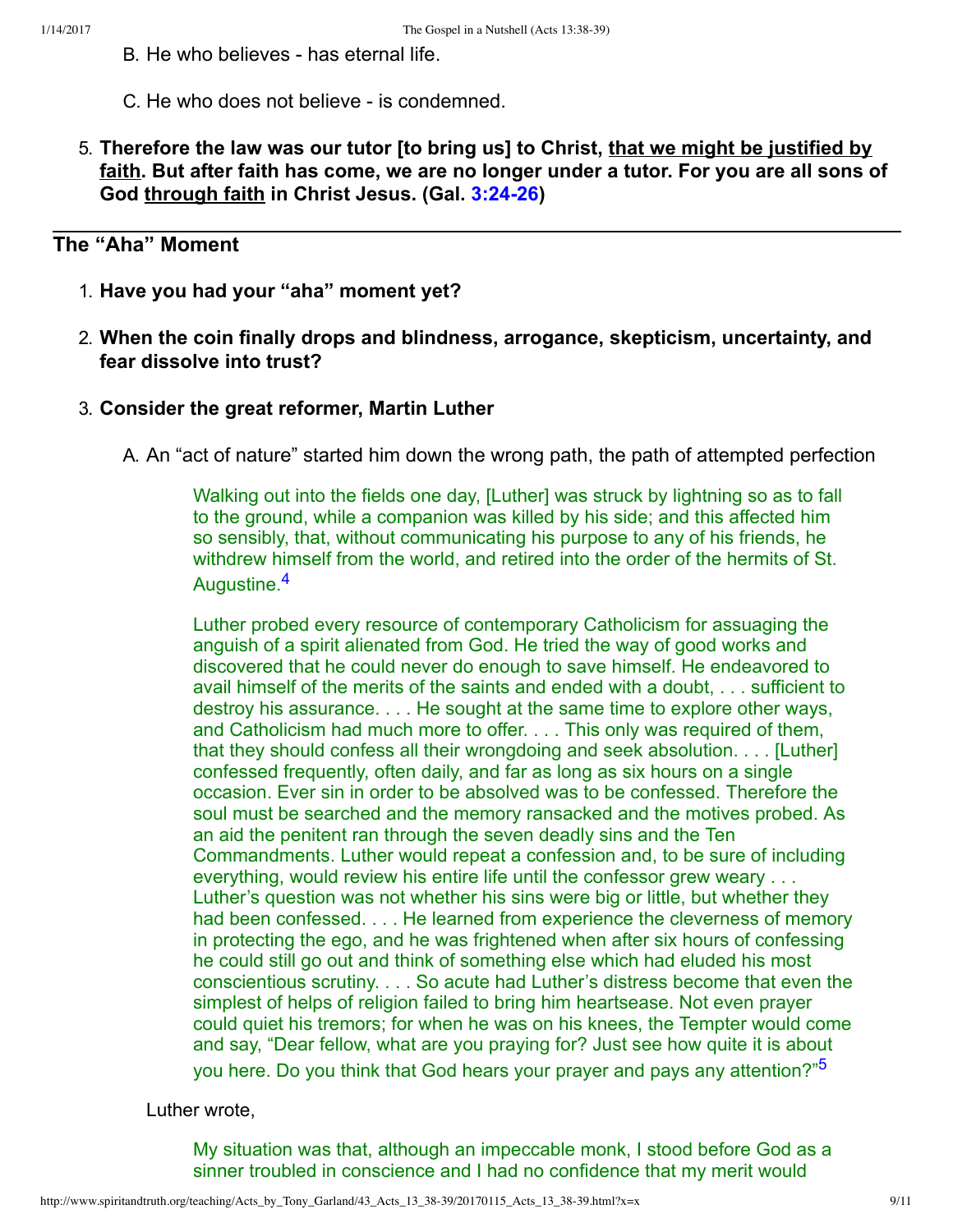<span id="page-9-0"></span>assuage him. Therefore I did not love a just and angry God, but rather hated and murmured against him <sup>[6](#page-10-7)</sup>

B. Although Luther started out on the wrong path—seeking God's approval through performance, in the mercy of God he came to a turning point and found the path of peace, the path of faith.

Luther continues,

<span id="page-9-1"></span>Night and day I pondered until I saw the connection between the justice of God and the statement that "the just shall live by his faith." Then I grasped that the mercy of God is that righteousness by which through grace and sheer mercy God justifies us through faith. Thereupon I felt myself to be reborn and to have gone through open doors into paradise.<sup>[7](#page-10-8)</sup>

### **Summary**

#### 1. **The problem:**

- A. God is perfect.
- B. We are not.
- C. God doesn't grade on a curve.
- D. We get an F—, we are destined for hell, forever separated from God and all His goodness, suffering eternal death!

#### 2. **The solution:**

- A. God is perfect.
- B. He sent His Son, who kept the law, who walked in the path of perfection, to die in our place.
- C. By accepting His substitution.
- D. Our failing grade is erased and an A++ is written in its place we are considered as righteous as Jesus, absolutely perfect before God, forever to be in God's presence, having eternal life!

#### 3. **Then most important question everyone will answer:**

- A. Which path are you following . . . betting your eternal destiny on?
- B. Do you really believe your feeble efforts, your flawed selfishness, will suffice before a Holy God?